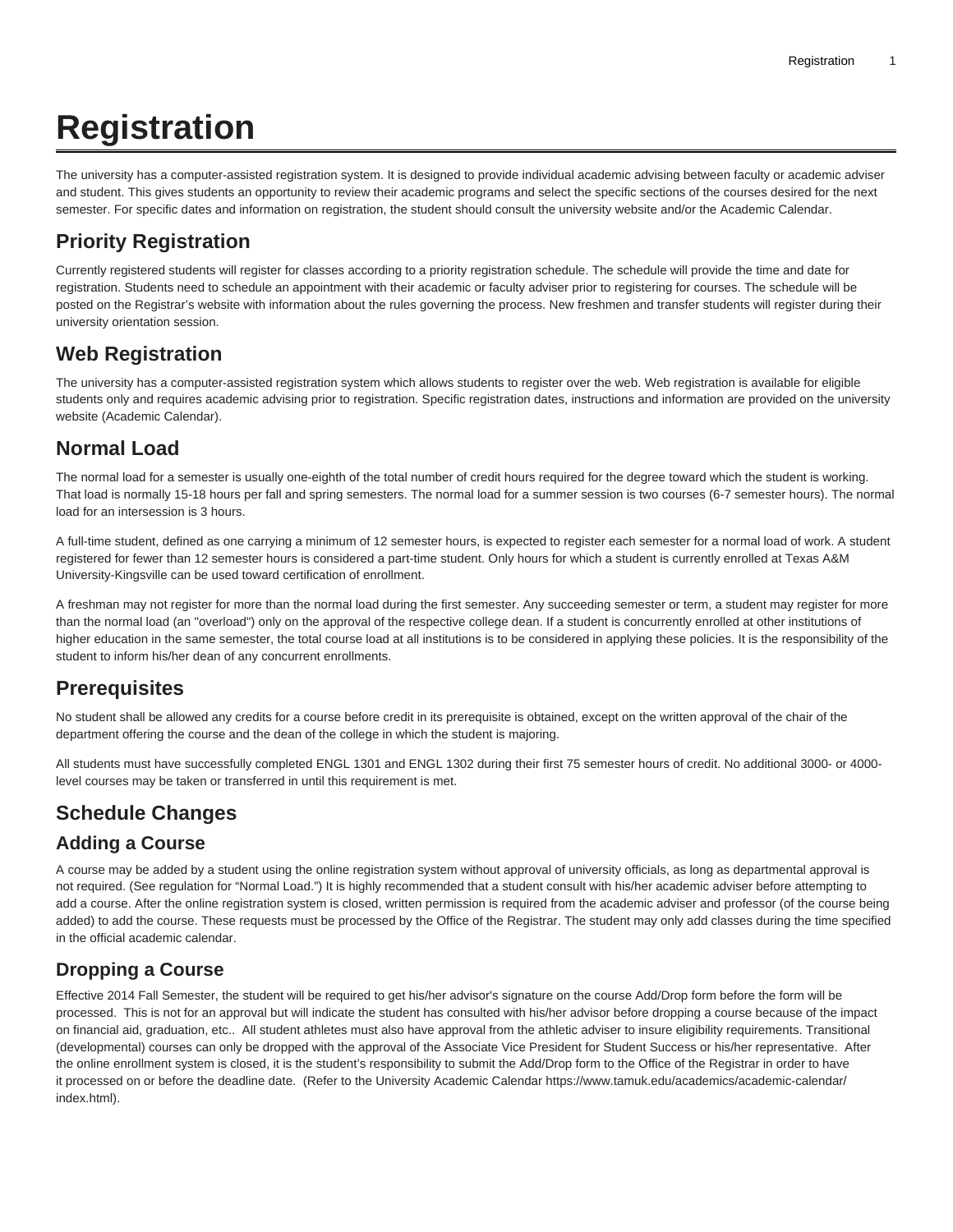Effective 2014 Summer term, the New Drop/Withdraw policy does not allow a course to be dropped after the date for dropping with an automatic "Q" (see the academic calendar for the specific date of the semester/term.) This policy includes student initiated drops and drop for non-attendance by faculty.

A student who, by dropping a course, becomes registered for less than 12 hours will be reclassified as part-time student. Refer to the [Refund of Fees](https://catalog.tamuk.edu/undergraduate/educational-expenses/refund-fees/) section of the catalog to determine if a refund of tuition and fees will be authorized.

## **Senate Bill 1231 (Texas Education Code Section 51.907) and the University's Drop Policy for Undergraduate Students**

Senate Bill 1231, passed during the 80th Texas Legislative Session, limits the number of drops that certain undergraduate students may accrue without a punitive grade. Undergraduate students who completed a high school or equivalent program and enrolled in an institution of higher education prior to the Fall Semester of 2007 are exempt from the requirements of Senate Bill 1231. Undergraduate students who complete a high school program, or the equivalent, and enter a Texas public institution of higher education for the first time on or after the Fall Semester of 2007 are subject to the requirements of Senate Bill 1231.

## **Drop Policy for Undergraduate Students Exempt from Senate Bill 1231**

A student exempt from Senate Bill 1231 may drop a course with an automatic grade of Q if the drop is processed on or before the date to receive an automatic grade of Q (approximately the 10th week of the semester or the 60% point of the summer session) as indicated on the official university academic calendar, regardless of the student's academic performance in the course at the time of the drop. The grade of Q is a non punitive grade that will not affect the student's grade point average.

A course may not be dropped after the automatic Q date (set by the university's academic calendar).

# **Drop Policy for Undergraduate Students Subject to Senate Bill 1231**

Beginning with the 2007-2008 Academic Year, undergraduate students subject to Senate Bill 1231 will be permitted only six (6) non punitive drops during their undergraduate studies. Non punitive grades included in the maximum number of drops will be identified on the transcript with a grade of QI. Once a student has accumulated 6 (six) QI grades, the only grade that may be awarded for a dropped course is a grade of QF (which is an F for GPA purposes), regardless of the student's academic standing in the class. Drops processed while withdrawing from the university will not be included in the maximum number of non punitive drops.

A course may not be dropped after the automatic Q date (set by the university's academic calendar).

#### **Drops Policy for Course with Concurrent or Corequisite Enrollment Requirements for Undergraduate Students Subject to Senate Bill 1231**

In determining the number of non-punitive course drops by a student subject to Senate Bill 1231 when concurrent or corequisite courses are involved, the following regulations will apply. (Concurrent and corequisite courses are courses with different course numbers such has a lecture course with its own course number and a lab course with a different course number that must be taken at the same time.)

- 1. If the student is required to drop both courses when dropping either course, then both course drops will be calculated as one drop.<sup>1</sup>
- 2. If the student is not required to drop both courses at the same time, then each course will be treated as a separate drop.<sup>1</sup>
- 1 Each drop will be subject to the maximum number of non#punitive drops allowable under Senate Bill 1231.

#### **Exceptions to the Maximum Number of Non Punitive Drops for Undergraduates Subject to Senate Bill 1231**

A non exempt student may drop a course with a non punitive grade that is not included in the maximum number of non punitive drops if extenuating circumstances are involved. In such cases, a grade of  $QE$  will be posted as the student's official grade for the course. A grade of  $QE$  may only be awarded if one or more of the following circumstances are involved and the drop is approved by the appropriate college dean.

- 1. The student has a severe illness or other debilitating condition that affects the student's ability to satisfactorily complete the course.
- 2. The student is responsible for the care of a sick, injured or needy person that affects the student's ability to satisfactorily complete the course.
- 3. The student has suffered the death of a person who is considered to be a member of the student's family or person who is otherwise considered to have a sufficiently close relationship to the student<sup>1</sup> that the person's death is considered to be a showing of good cause for dropping the course.
- 4. The student is a member or dependent of a member of the Texas National Guard or the armed forces of the United States and the active military service is considered to be a showing of good cause for dropping the course.
- 5. The student has a change of work schedule that is beyond the control of the student and the change affects the student's ability to complete the course.
- 6. The student has other extenuating circumstances that prevent the completion of the course and the circumstances are approved by the dean of the college.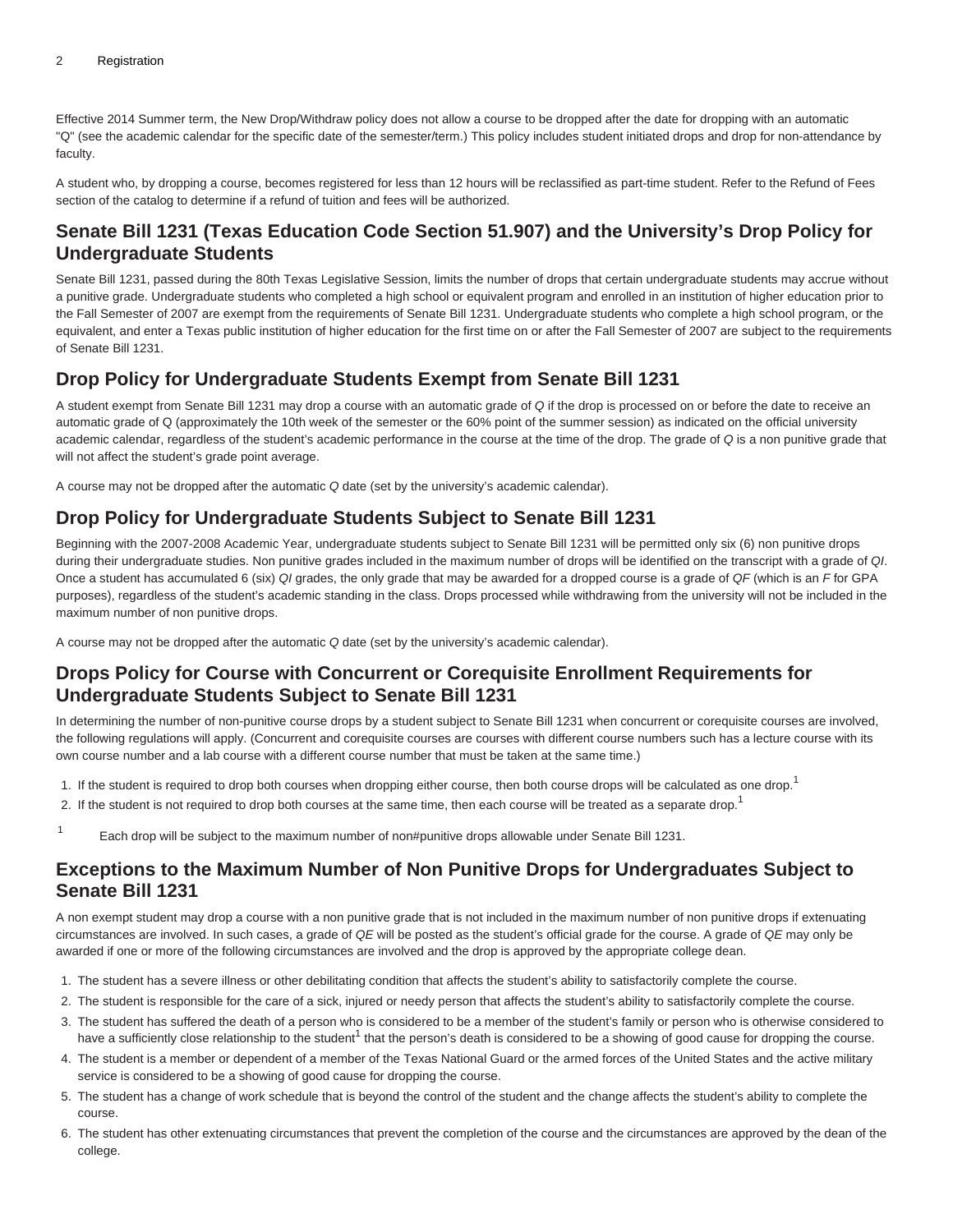1 A "member of the student's family" is defined to be the student's father, mother, brother, sister, grandmother, grandfather, aunt, uncle, nephew, niece, first cousin, step parent, or step sibling; a "person who is otherwise considered to have a sufficiently close relationship to the student" is defined to include any other relative within the third degree of consanguinity, plus close friends, including but not limited to roommates, house mates, classmates, or other persons identified by the student for approval by the institution, on a case-by-case basis.

#### **Appeals to the Maximum Number of Non Punitive Drops for Undergraduates Subject to Senate Bill 1231**

A student who wishes to request an exemption to the maximum number of non punitive drops must submit a letter of appeal with appropriate documentation to the dean of the college within five (5) business days of the drop. If the student cannot provide the supporting documentation within five business days of the drop, the student must request an extension with the dean of the college within five business days of the drop.

## **Transitional (Developmental) Courses and the 6-Drop Policy**

Transitional courses are exempt from the 6-drop policy. A student may drop a transitional course with the approval of the Associate Vice President for Student Success or his/her representative. If the course is dropped on or before the date to receive an automatic grade of Q the student will receive grade of Q, regardless of the student's academic performance in the course at the time of the drop. The grade of Q is a non-punitive grade that will not affect the student's grade point average.

A course may not be dropped after the automatic Q date (set by the university's academic calendar).

#### **Withdrawal from the University**

If a student finds it necessary to withdraw from the university, the student must contact the Office of the Registrar and process a written withdrawal form. A student exempt from Senate Bill 1231 who is withdrawing (dropping all active courses) from the university prior to the automatic Q date (see the academic calendar for exact date) of the semester/term will receive an automatic grade of Q in each course being dropped at the time of the withdrawal. In the case of a student subject to Senate Bill 1231, a grade of QE will be awarded in each course. Students may not withdraw from the university after the automatic Q date (set by the university academic calendar). **(Also see regulations entitled "**[Refund of Fees](https://catalog.tamuk.edu/undergraduate/educational-expenses/refund-fees/)**.")**

# **Withdrawal of Students Ordered to Military Active Duty**

If a current student is called to active duty, and the duty will exceed 25% of the total number of class meetings or contact hour equivalents, the student has several options for courses in which he/she is enrolled. The student must provide a copy of military orders to the Office of the Registrar to receive one of the following:

- 1. full refund of tuition and fees paid by the student for the semester in which the student withdraws;
- 2. with instructor approval, incomplete grade(s) for the semester in which the student withdraws; or
- 3. with instructor approval, assignment of an appropriate final grade(s) or credit(s).

Upon the student's request, pre-registered classes will be dropped. If the student returns prior to the beginning of a semester he/she will be reinstated into this institution.

If a current student, including one enrolled in distance education, self-paced and other asynchronous courses, is called to active military service for a period of time not to exceed 25% of the total number of class meetings or contact hour equivalents, and chooses not to withdraw from the university, the student shall be excused from attending classes or engaging in other required activities, including examinations, during that period of time. The student shall be allowed to complete (an) assignment(s) or take (an) examination(s) within a reasonable time after the absence. The student's course work previously completed will be retained and the student will be able to complete the course without prejudice and under the same course requirements that were in effect when the student enrolled in the course. If the course requirements are not completed by the end of the semester in which the student is called to active military service, the grade of I will be awarded. Normal academic regulations relating to grades of I will apply, as well as normal grade dispute resolution processes, in the event of such disputes.

# **Excess Undergraduate Credit Hours (45 Hour Rule vs 30 Hour Rule)**

# **Affected Students**

Effective with students initially enrolled in the fall 1999 semester and subsequent terms, hours attempted by a resident undergraduate student that **exceed more than 45 hours of the number of hours required for completion of the degree plan in which the student is enrolled**, students attending Texas A&M University-Kingsville will be assessed \$100 per credit hour for repeated and/or excessive hours.

Effective with students initially enrolling in the fall 2006 semester and subsequent terms, hours attempted by a resident undergraduate student that **exceed more than 30 hours of the number of hours required for completion of the degree program in which the student is enrolled**, students attending Texas A&M University-Kingsville will be assessed \$100 per credit hour for repeated and/or excessive hours.

For the purpose of excess hours, resident undergraduate student includes a nonresident student who is permitted to pay resident tuition.